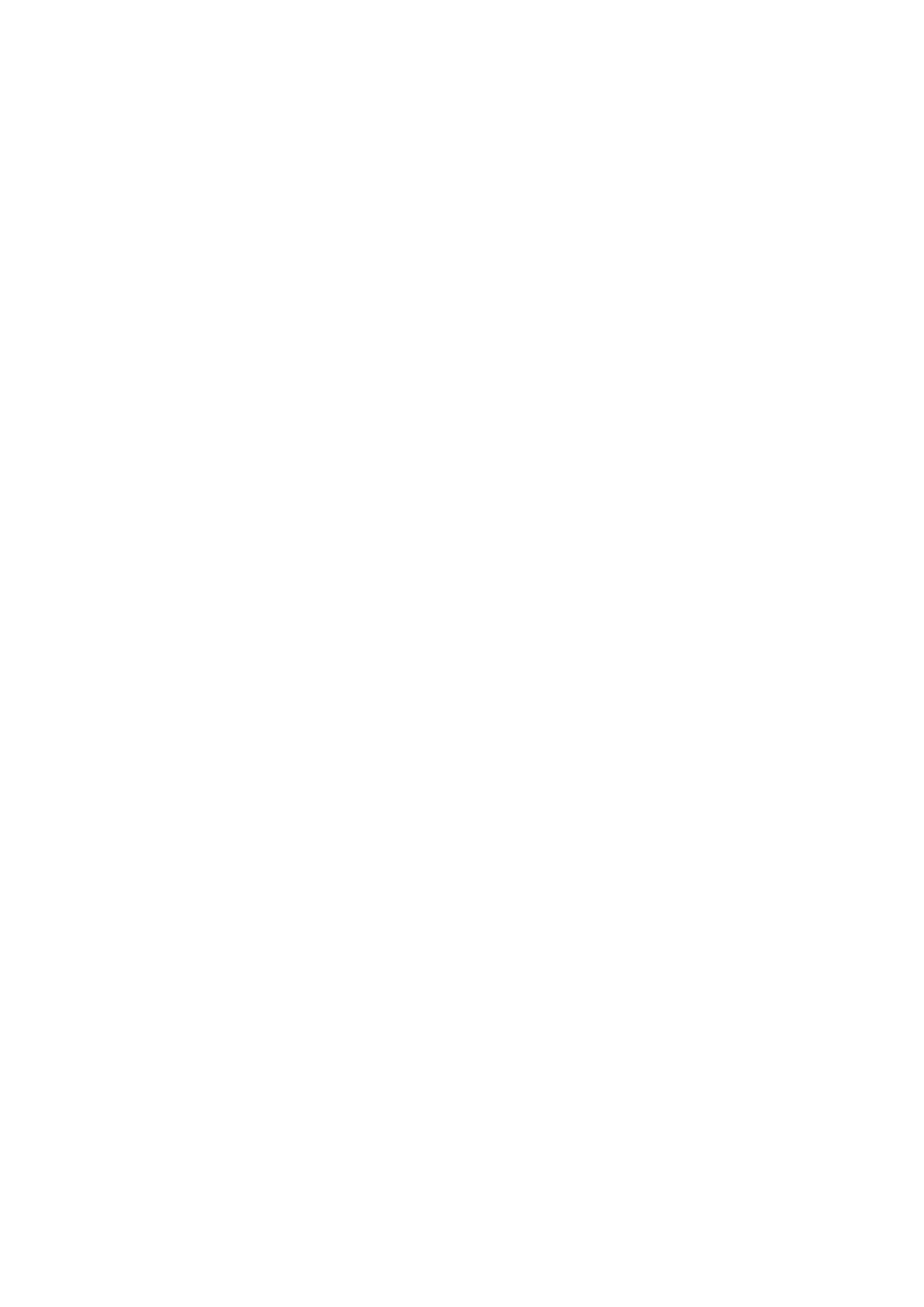### **Appendix 2** - Recent Denbighshire Estyn Inspection Comments re Governance

#### **Ysgol Y Llys – No Governance Recommendations**

*By playing a prominent part in its monitoring, self-evaluation and strategic planning procedures, members of the governing body have rigorous knowledge of the school's performance. By visiting the school to scrutinise books and discuss the effect of new initiatives with teachers, they have a sound understanding of the strengths of provision and areas for improvement. This enables them to hold the school to account for its performance effectively.*

#### **Ysgol Trefnant – No Governance Recommendations**

*Governors know the school well. They have a secure understanding of the standards that pupils achieve and the provision the school makes for their learning. They use their knowledge well to challenge the school appropriately. The governing body has been particularly effective in ensuring the collaborative arrangements with a local school has positive benefits for both establishments including career development opportunities for staff.*

#### **Ysgol Esgob Morgan – No Governance Recommendations**

*The governing body is supportive and knows the school and the community it serves well. The partnership*  work, together with open, honest communication that exists between the leadership team and the governing *body, is a notable strength of the school. Senior leaders provide governors with regular detailed reports about pupil outcomes, the quality of provision and progress against priorities. This means that governors have a thorough understanding of school's strengths and areas for development. This knowledge contributes successfully to their role as critical friends.*

#### **Rhos Street - No Governance Recommendations**

*A notable feature of the school's work is the way the governing body provides constructive support, challenge and valuable professional expertise in specific areas of the school's work. Their strategic input into all areas of school procedures is highly effective. Governors have a sound understanding of the school's performance through the dedicated work of the sub-committees and provide effective challenge to leaders on the impact of school improvement actions.*

#### **Pen Barras – No Governance Recommendations**

*The school is supported very well by the governors. They have a sound understanding of the school's strengths and areas that need to be developed further. The school's rigorous monitoring system ensures that they are knowledgeable about its performance. Their practice of visiting classes helps them to form a clear judgement on the standards of pupils' work and attainment, and enables them to challenge and question staff about the school's performance.*

#### **Betws GG – No Governance Recommendations**

*By working closely with the head teacher and leaders, the governing body has a sound understanding of its responsibilities. It has up-to-date knowledge of the schools' performance, and its role as a critical friend is developing suitably. It makes effective use of the findings of monitoring processes to make strategic decisions about the development of the schools in the federation.*

#### **Ysgol Twm o'r Nant – No Governance Recommendations**

*Report not yet public, but no governance issues reported by Estyn*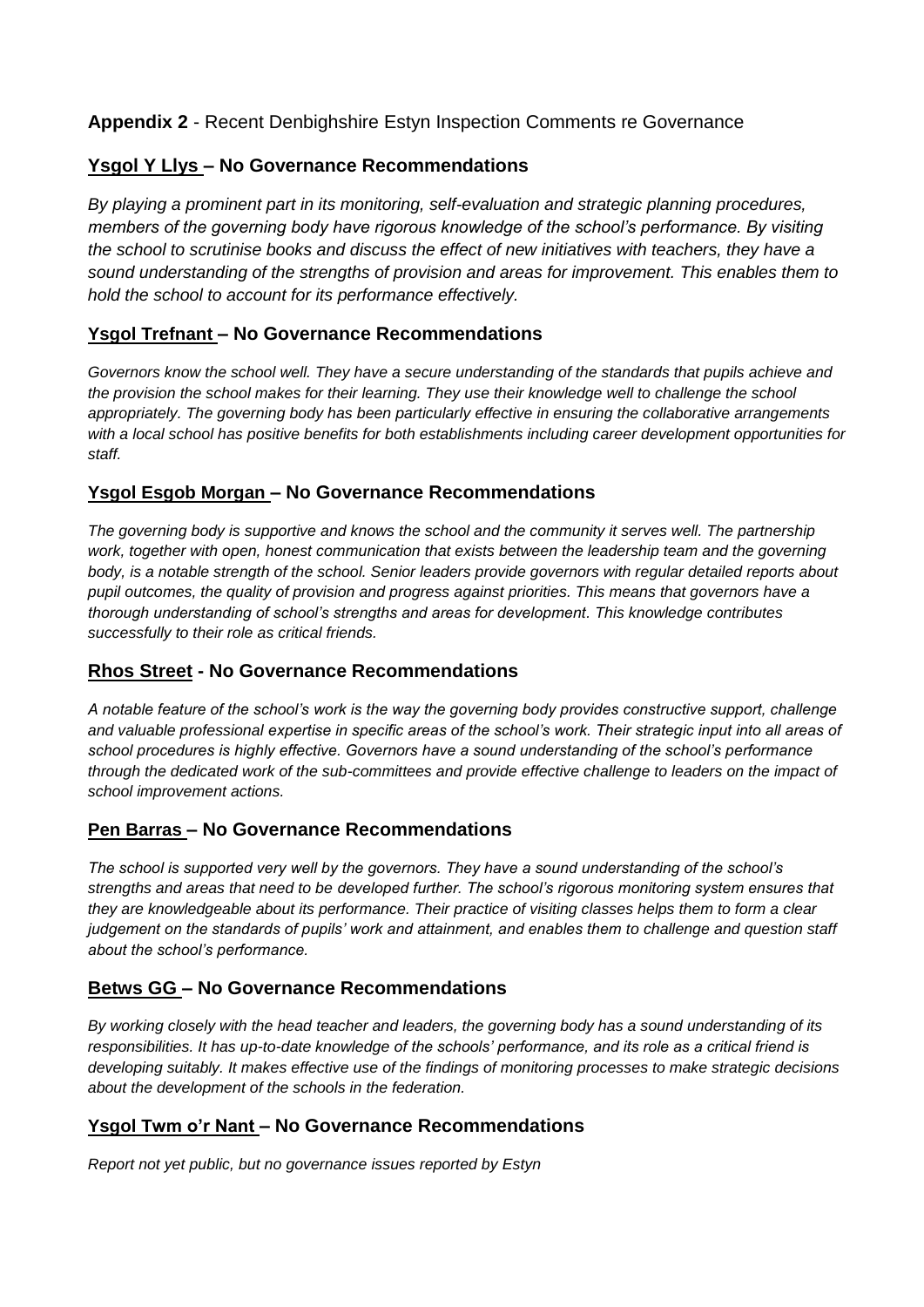## **Ysgol Pantpastynog – No Governance Recommendations**

*Report not yet public, but no governance issues reported by Estyn* 

# **Ysgol Gwernant– No Governance Recommendations**

*Report not yet public, but no governance issues reported by Estyn*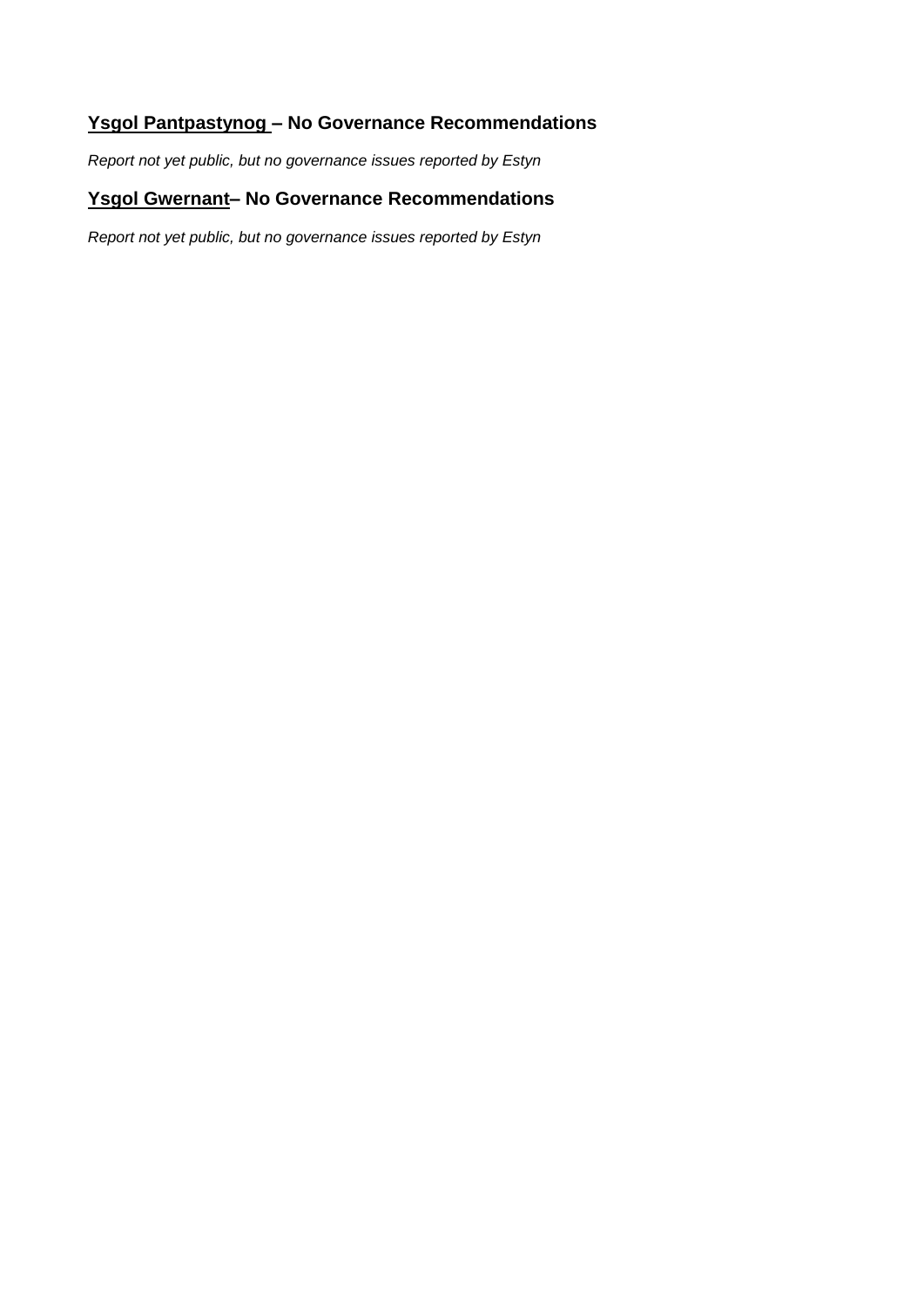# *Appendix 3*

| <b>Statutory Policies for Schools</b>                                                            |
|--------------------------------------------------------------------------------------------------|
| These are policies that schools' governing bodies have a duty to produce and adopt               |
| Attendance - Model policy                                                                        |
| <b>CCTV - Model policy</b>                                                                       |
| <b>Charging - National guidance link</b>                                                         |
| <b>Collective Grievance Procedure - Model policy</b>                                             |
| <b>Complaints - Model policy</b>                                                                 |
| Curriculum - National guidance link                                                              |
| Data protection - Model policy                                                                   |
| Disciplinary policy and procedure for head teachers and teachers - PDF policy                    |
| Disciplinary policy & procedure for school support staff - PDF policy                            |
| <b>Engagement and Behaviour Policy - Model policy</b>                                            |
| <b>Equal Opportunities/ Equality - PDF policy</b>                                                |
| Managing healthcare needs - Model policy                                                         |
| Managing job performance and improving capability - PDF policy                                   |
| Model performance management policy for teachers template                                        |
| Officers code of conduct - PDF policy                                                            |
| Safeguarding and Child Protection - Model policy                                                 |
| Sex Education (primary schools) - Model policy                                                   |
| <b>Special Educational Needs - Model policy</b>                                                  |
| <b>Teacher's Pay - Model Policy</b>                                                              |
| Non-statutory recommended policies for schools                                                   |
| These policies are not required by law, but we do recommend that schools have them in place. The |
| governing body is responsible for producing these policies                                       |
| e-Safety - Model policy                                                                          |
| Food and Fitness: Primary Schools - Model policy                                                 |
| Food and fitness: Secondary schools - Model policy                                               |
| Guidance and support of school staff with responsibility for Safeguarding                        |
| Gender identity policy and implementation guidance - Model policy                                |
| <b>Head Lice - Model policy</b>                                                                  |
| <b>Intimate Care and Toileting - Model Policy</b>                                                |
| Looked After Children - Model Policy                                                             |
| Planning and approval procedures for educational visits - Model policy                           |
| Preventing Misuse of Substances Policy: Primary School pupils - Model policy                     |
| Preventing Misuse of Substances Policy: Primary schools - Model policy                           |
| Preventing Misuse of Substances Policy: Secondary schools - Model policy                         |
| Primary school sun safety - Model policy                                                         |
| School Uniform and Appearance - National guidance link                                           |
| Secondary school sun safety - Model policy                                                       |
| Sex and relationships education: Primary schools - Model policy                                  |
| Toilet facilities - Model policy                                                                 |
| Use of Reasonable Force & Physical Intervention - Model policy                                   |
| <b>Whistleblowing - PDF policy</b>                                                               |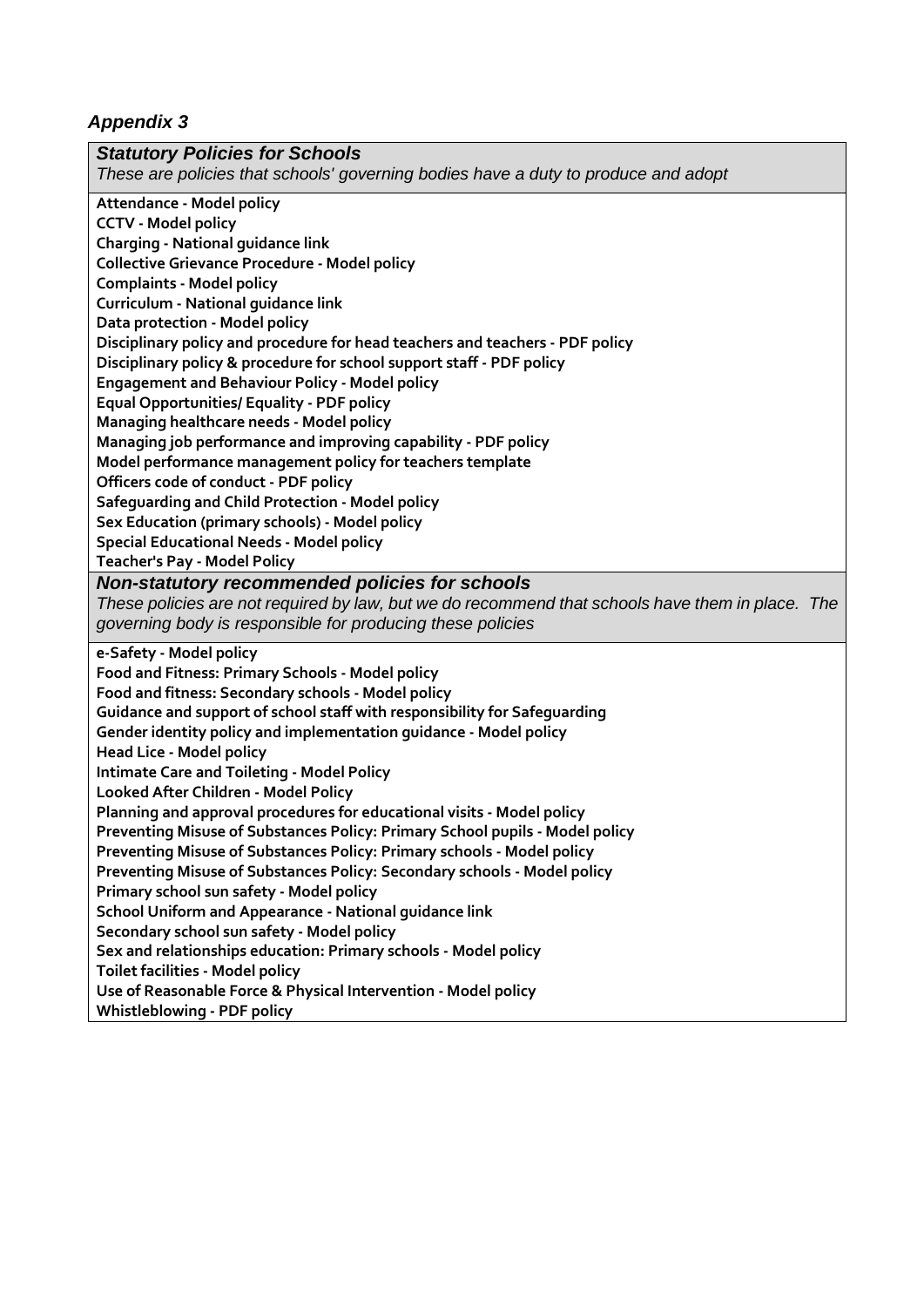#### *Denbighshire County Council Education Services Policies We use the following policies to deliver education services* **[Parental policy \(school staff\)](https://www.denbighshire.gov.uk/en/employee/documents/human-resources/leave-and-attendance/parental-policy-v2.pdf) [Admissions and transport -](https://www.denbighshire.gov.uk/en/your-council/strategies-plans-and-policies/education-and-schools/policies/education-services-policies/admissions-and-transport.pdf) PDF policy CCTV - [Model policy](https://www.denbighshire.gov.uk/en/your-council/strategies-plans-and-policies/education-and-schools/policies/education-services-policies/cctv.doc) [Community use of schools -](https://www.denbighshire.gov.uk/en/your-council/strategies-plans-and-policies/education-and-schools/policies/education-services-policies/community-use-of-schools.pdf) PDF policy [Emergency planning \(Schools\) -](https://www.denbighshire.gov.uk/en/your-council/strategies-plans-and-policies/education-and-schools/policies/education-services-policies/emergency-planning-schools.doc) Model policy Fair [processing notice -](https://www.denbighshire.gov.uk/en/your-council/strategies-plans-and-policies/education-and-schools/policies/education-services-policies/fair-processing-notice.docx) Model policy [Future use of surplus assets -](https://www.denbighshire.gov.uk/en/your-council/strategies-plans-and-policies/education-and-schools/policies/education-services-policies/future-use-of-surplus-assets.pdf) PDF policy [Infant and junior amalgamation -](https://www.denbighshire.gov.uk/en/your-council/strategies-plans-and-policies/education-and-schools/policies/education-services-policies/infant-and-junior-amalgamation.pdf) PDF policy [Leadership and management -](https://www.denbighshire.gov.uk/en/your-council/strategies-plans-and-policies/education-and-schools/policies/education-services-policies/leadership-and-management.pdf) PDF policy [Mobile accommodation -](https://www.denbighshire.gov.uk/en/your-council/strategies-plans-and-policies/education-and-schools/policies/education-services-policies/mobile-accomodation.pdf) PDF policy [Models for primary school organisation -](https://www.denbighshire.gov.uk/en/your-council/strategies-plans-and-policies/education-and-schools/policies/education-services-policies/models-for-primary-school-organisation.pdf) PDF policy [Models for secondary school organisation -](https://www.denbighshire.gov.uk/en/your-council/strategies-plans-and-policies/education-and-schools/policies/education-services-policies/models-for-secondary-school-organisation.pdf) PDF policy [Promoting bilingualism -](https://www.denbighshire.gov.uk/en/your-council/strategies-plans-and-policies/education-and-schools/policies/education-services-policies/promoting-bilingualism.pdf) PDF policy**

**[School Transport Policy \(2018\)](https://www.denbighshire.gov.uk/en/your-council/strategies-plans-and-policies/education-and-schools/policies/education-services-policies/school-transport-policy-2018.pdf)**

**[Surplus and deficit places -](https://www.denbighshire.gov.uk/en/your-council/strategies-plans-and-policies/education-and-schools/policies/education-services-policies/surplus-and-deficit-places.pdf) PDF policy**

**[Use of reasonable force and physical intervention -](https://www.denbighshire.gov.uk/en/your-council/strategies-plans-and-policies/education-and-schools/policies/education-services-policies/use-of-reasonable-force-and-physical-intervention-v2.doc) Model policy**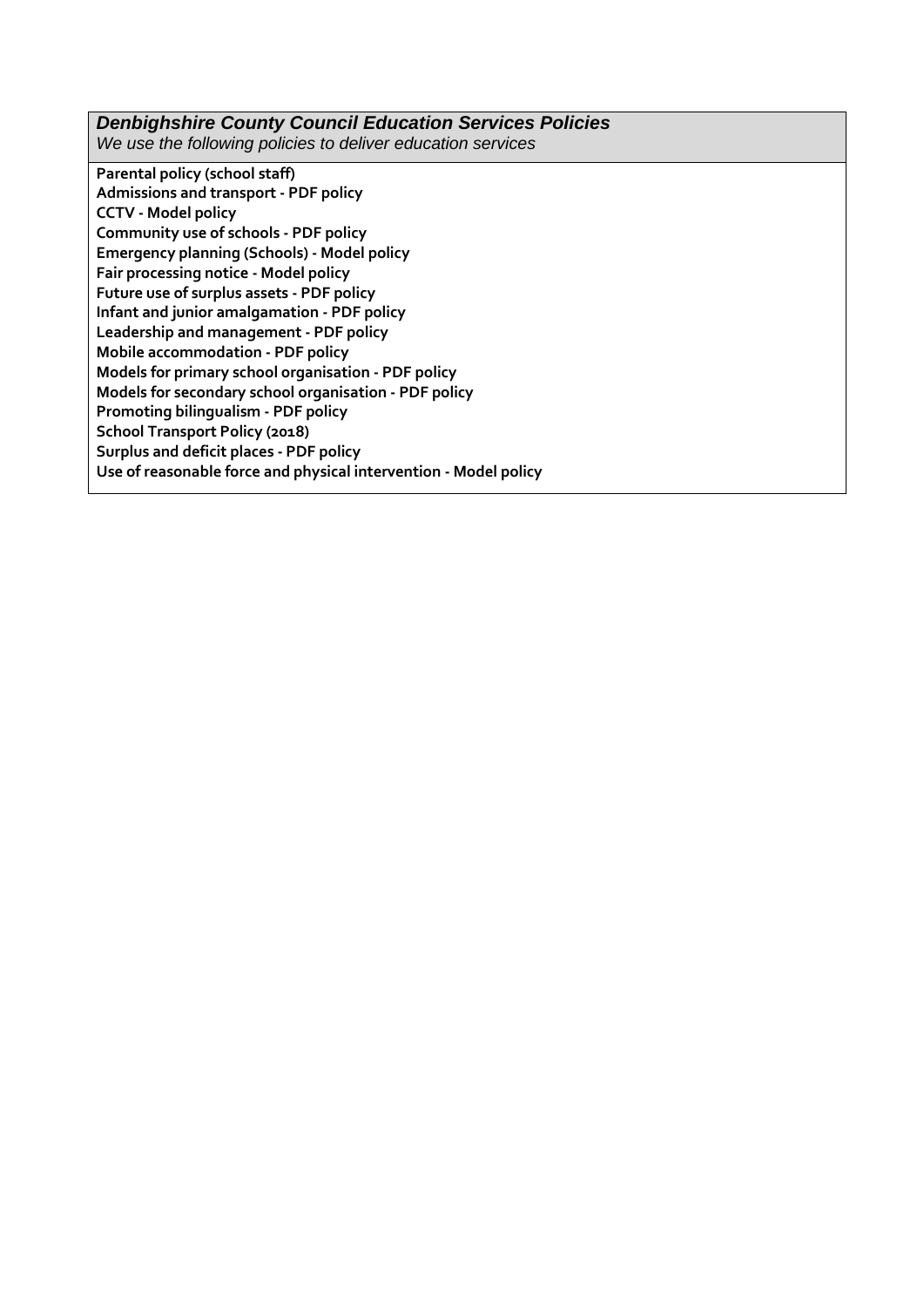## *Appendix 4 – Overview of the Sections in the Audit Tool*

*Note – There are a number of questions required to be completed under each of these sections below; however, they have not been included here as they have been specifically developed by Governors Cymru and are available under subscription.*

| Part A | The initial 'Preparation for Self-Evaluation – Documentation Check<br>and Statutory Requirements' focuses on ensuring that governing<br>bodies are fulfilling their legal and regulatory functions. |
|--------|-----------------------------------------------------------------------------------------------------------------------------------------------------------------------------------------------------|
| Part B | How good are standards?                                                                                                                                                                             |
| Part C | How good are wellbeing and attitudes to learning?                                                                                                                                                   |
| Part D | How good are teaching and learning experiences?                                                                                                                                                     |
| Part E | How good are care, support and guidance?                                                                                                                                                            |
| Part F | How good are leadership and management?                                                                                                                                                             |